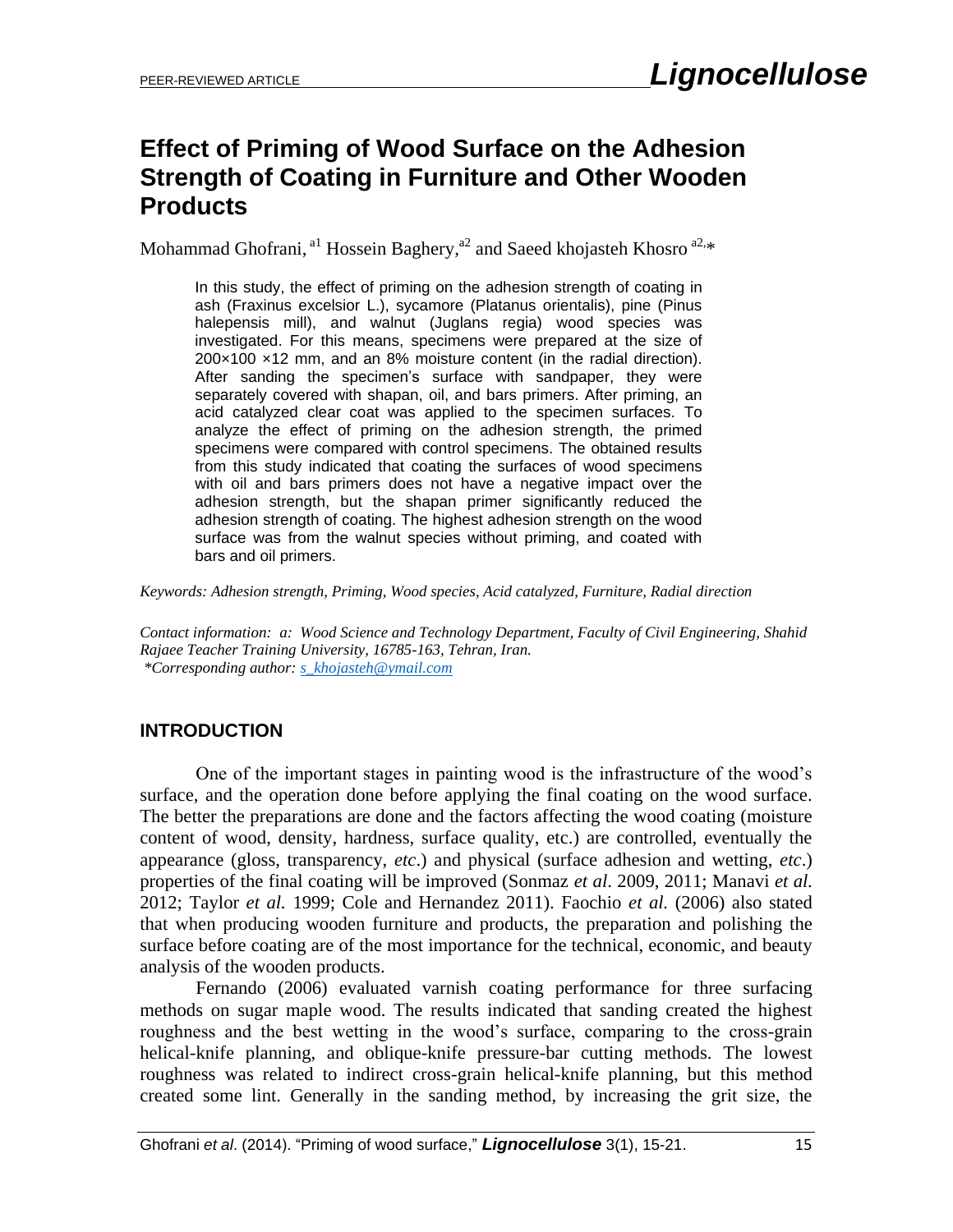roughness and surface wetting decreased. In a previous study, Cole and Hernandez (2011) stated that the sanding stage and the feeding rate when polishing the black spruce wood surface were considered some of the factors affecting the coating's adhesion to the wooden surface. Also Ghofrani and Khojasteh Khosro (2014) investigated the effects of sanding of wood surface before applying the coating on the adhesion strength. The results showed that the surface preparation process preceding wood coating with sandpaper had significant effect on the adhesion strength of coating on the wood surface. With decreasing grit size of sandpaper, the useful life of wooden products will be improved by increasing adhesion strength of coatings.

 The study by Sonmaz *et al*. (2009) in analyzing the effect of wood's moisture content on the adhesion of coatings indicated that with the increased amount of moisture, the adhesion of the final coating decreases, and the oak species had more adhesion comparing to the pine and beech tree. Furthermore, the polyurethane coating showed more adhesion comparing to the nitrocellulose coatings. Manavi *et al.* (2012) studied the effect of moisture content on the adhesion strength of commonly used coatings in Iran such as sealer - clear and sealer - acid catalyzed. They stated that the maximum adhesion strength at an 8% moisture is achieved when using a sealer with an acid-catalyzed coating, for which its adhesion strength increases by decreasing the moisture.

 One of the operations that is done before the final coating of the furniture and wooden art, which is of the most importance, is priming the surface of the products. Primers are comprised of solid decorative substances that are soluble in various solvents, or which are prepared in different shapes and sizes in their respective solvents, in the form of a solution or suspension, and are used to prepare the work surface (changing the wooden background to the ideal color) before the final coating (Roshan Baksh *et al.* 2012). In view of the importance and common use of priming the wooden surface to create various colors on the woods surface, and to also unify the color (integration of the color) when wood with various colors are used to create wooden products in the furniture industry and handicrafts, the goal of the present work was to evaluate the effects from used primers in the wood coloring industry with 3 different solvents (water, thinner, and gasoline), on the adhesion of common coatings in the painting of wooden products. According to the aim above, the results of the inducted study could be used by the owners of furniture industry and art products in applying the appropriate primer, before coating the wooden furniture or products.

#### **EXPERIMENTAL**

#### **Materials**

 The wood species used in this study included: ash (*Fraxinus excelsior L.*), sycamore (*Platanus orientalis*), pine *(Pinus halepensis mill*), and walnut (*Juglans regia*), which their average density was respectively at 0.60, 0.63, 0.40, and 0.68  $g/cm^3$ . All samples prepared from sapwood in radial surface. The main factor in choosing these four species, was their vast use in the industries related to furniture, wooden doors and windows, and handicrafts in Iran. The chosen specimens had normal growth conditions, no knots, reaction wood, decay, and fungal diseases.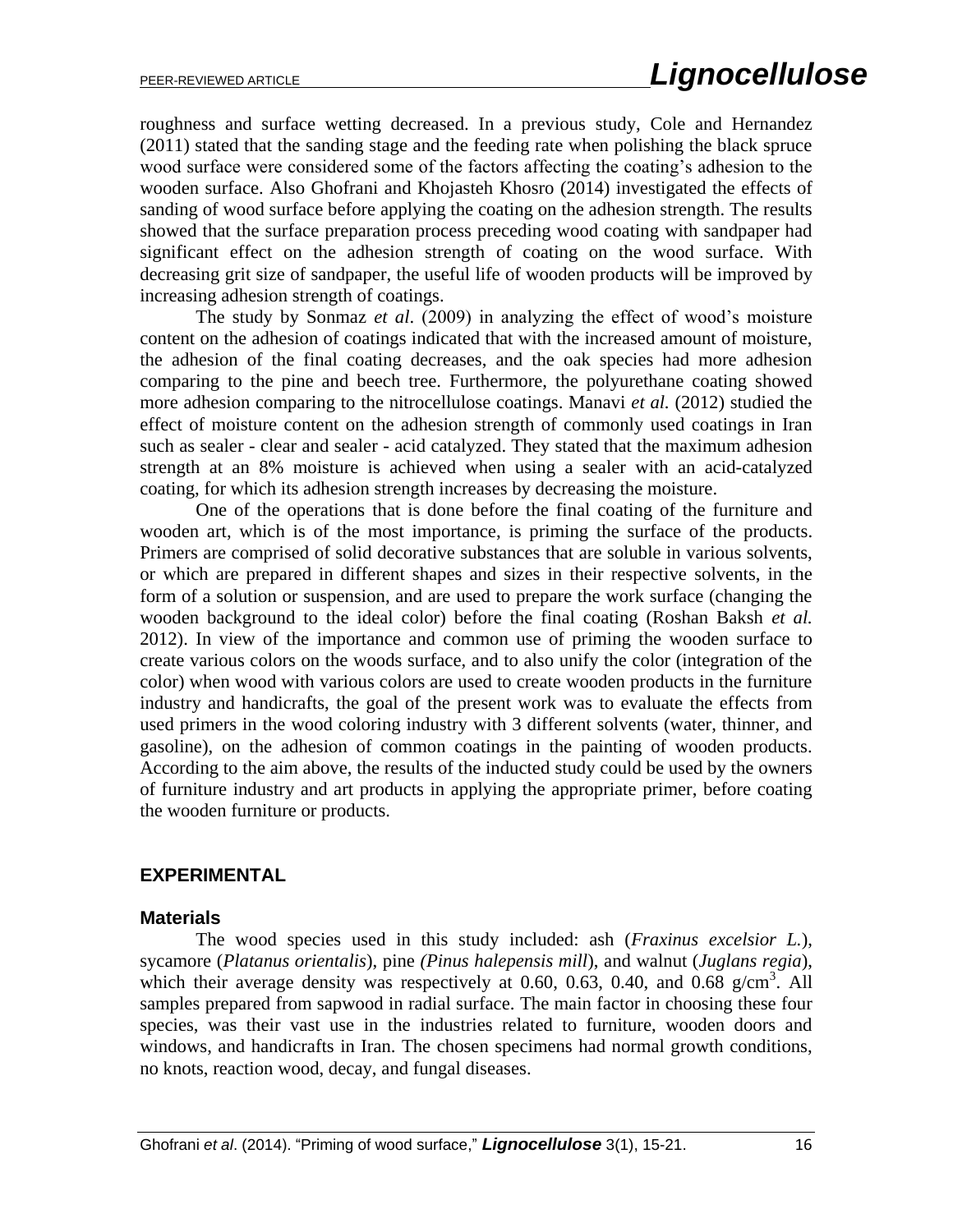The sealer and acid catalyzed clear coatings produced in Iran were used for the coating of wooden specimens in this study. The characteristics of the used clear coats are mentioned in table 1.

| Type of coating | рH  | Densitv<br>$(q/cm^3)$ | Viscosity<br>(CP) | solid content<br>(%wt) | Solvent amount<br>(relative to the coating weight) |
|-----------------|-----|-----------------------|-------------------|------------------------|----------------------------------------------------|
| Sealer          | 2.9 | 0.95                  | 140               | 26.58                  | 2 times                                            |
| Acid catalyzed  | 3.8 | ა.96                  | 130               | 37.68                  | 0.5 times                                          |

**Table 1.** Characteristics of the Used Clear Coats

The primers used in this study for the means of coating the wood specimens, included the bars, shapan, and oil primers. The characteristics of the used primers are also set forth in Table 2.

Solvent amount (relative to the primer weight) Primer | Solvent | Main ingredient Bars | Water | Walnut bark | 7 times Shapan | Gasoline | Refined tar | 5 times Oil 10 Oil thinner 1 Oil cover 1 4 times

**Table 2** .Characteristics of the Used Primers in the Study

#### **Methods**

 The prepared ash, sycamore, pine, and walnut species were exactly cut into purely radial boards, which after drying up in the furnace to 8% moisture content, were turned into pieces with a size of  $200\times100\times12$  mm. The surface on the prepared specimens were sanded by hand, using a variety of rough to soft sandpaper in the direction of the wood's grain with 80-120-180 grit sizes. To prime the prepared specimens, the surface of all specimens except the control, were coated in 3 separate functions with the bars, shapan, and oil primers, which were applied via a priming canvas. The surface of the wood specimens was first coated with sealer, which is used to fill the wood's pores. The sealer coated specimens were placed in the lab for 24 hours, for the aim of drying and better stabilizing the coating. The point that must be mentioned about the specimens coated with the oil primer, is that to prevent the sealer coating from burning up after applying on this coat, the specimens must be coated with sealer immediately after applying the oil primer (before the oil primer dries). In the final stage, the wood specimens are coated with a final layer of acid catalyzed at the amount of  $120 \pm 10$  g/m<sup>2</sup>, using an airbrush. The amount of usage of the dryer in the acid catalyzed coating to dry faster was 10% relative to its weight. During the usage and drying of the specimens, the temperature conditions were at  $20 \pm 2$  °C, and the relative humidity at  $65 \pm 5$ % (Boxall *et al.* 1984).

#### **Adhesion Strength**

To measure the adhesion strength, cylindrical pieces (Dolly) made from aluminum at a diameter of 20 mm were glued to the specimens, using the UHU duo-part epoxy glue manufactured in Germany. The ratio of used glue was  $150 \pm 10$  g/m<sup>2</sup>, according to the ASTM D-4541 standards. Specimens were placed in the lab for 24 hours (20  $^{\circ}$ C) to dry. The adhesion strength of the specimens was measured with the PosiTest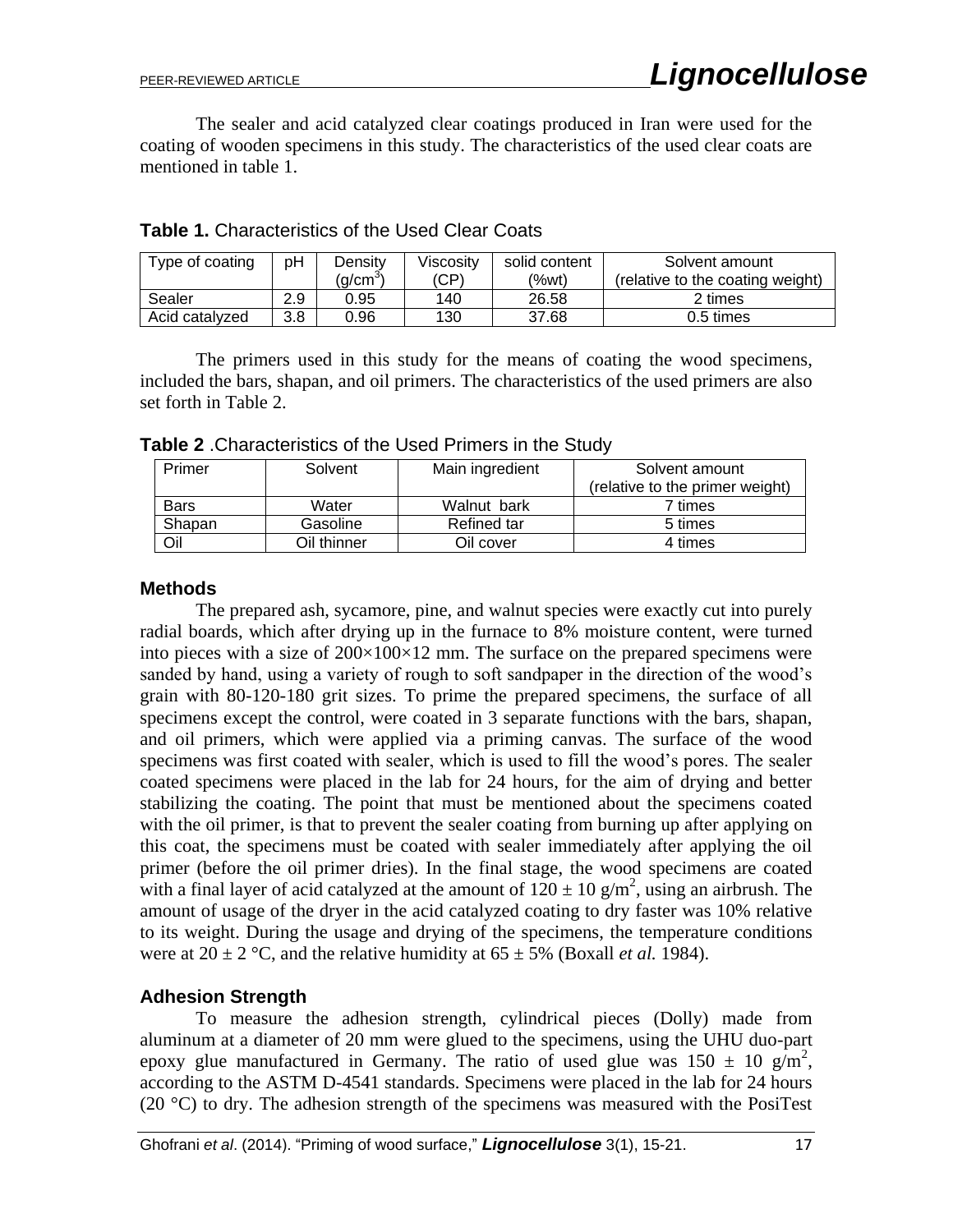AT automatic adhesion test device, at a tension speed of 0.3 MPa/s. The method used to measure the adhesion strength, was the Pull Off test according to the ASTM D-4541 standards. To be assured from the result's accuracy, the replication for each specimen was determined at 5 times.

#### **Statistical analysis**

Statistical analysis was conducted using SPSS software program version 22 (2013). Two-way analysis of variance (ANOVA) was performed on the data to determine significant differences at the 95% level of confidence. Duncan Test was used to determine the significant difference between among the groups.

## **RESULTS AND DISCUSSION**

 The results indicated that in the single effect of the wood species, the highest adhesion strength was found in the walnut species, and lowest in the pine species (Fig. 1). In the analysis of the effect of priming the wood surface on the adhesion strength of coating, it was determined that the highest adhesion strength was obtained from the control specimens and the specimens primed with oil and bars. No significant difference was observed between these two conditions. On the other hand, priming the surface of the specimens with shapan significantly decreased the adhesion strength. The lowest adhesion strength was observed in the specimens primed with this ingredient (Fig. 2).



**Fig. 1.** Single comparison results for wood type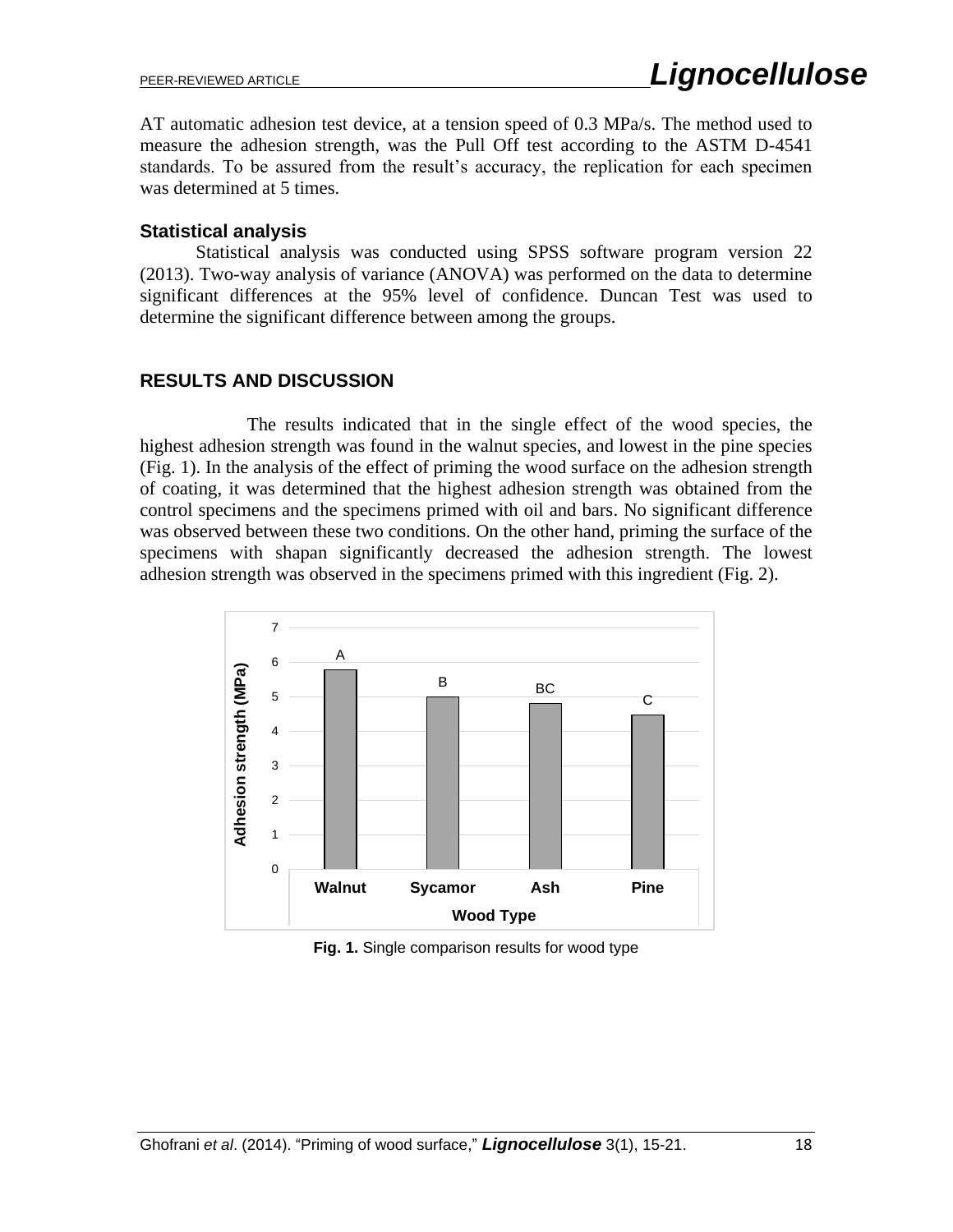

**Fig. 2.** Single comparison results for wood type

The interaction from the wood species and the priming indicated that the highest adhesion strength was seen in the control specimens, and also the walnut specimens primed with bars and oil. On the other hand, the results showed that the lowest adhesion strength was in the pine specimens primed with shapan (Fig. 3).

 In the analysis of the results related to the wood species effect on the adhesion strength of the coating to the wood's surface, the maximum amount was observed in the walnut species, which was higher than the ash, sycamore, and pine species. One of the important issues in wood is that the higher the wood's porosity, the weaker it gets, also the damage that the wood's surface experiences during the preparation process, increases (Latibati 2007). The reduction in the wood's surface quality could affect the adhesion strength of the coating, and reduce it as well. Also the results confirm this issue, and the highest adhesion strength was seen in the walnut species, because of its highest density. Kaygin and Akgun (2008) stated in the analysis of the wood species effects, that various wood species have different adhesion strengths, because of their different anatomic structure such as density, hardness, cellular structure, chemical compounds, and extractives.

 The study inducted on the effect of priming the wood's surface indicated the lack of a negative effect from the oil and bars primers on the adhesion strength. On the other hand, the results indicated a negative impact from the shapan primer on the coating's adhesion to the wood's surface, and the lowest adhesion strength was observed in this primer. The negative impact from the shapan primer could be attributed to its primary structure, which is from refined tar. Priming with shapan creates a layer on the wood, which reduces its surface adsorption and permeability (Roshan Baksh *et al*. 2012), and as a result prevents the proper penetration of the coating into the wood and creating an appropriate connection between the coating and the cell wall. This effect is not seen in the oil and bars primers and these materials properly penetrate the wood's surface. So, coating the surface of wood with such primers does not cause a disorder in the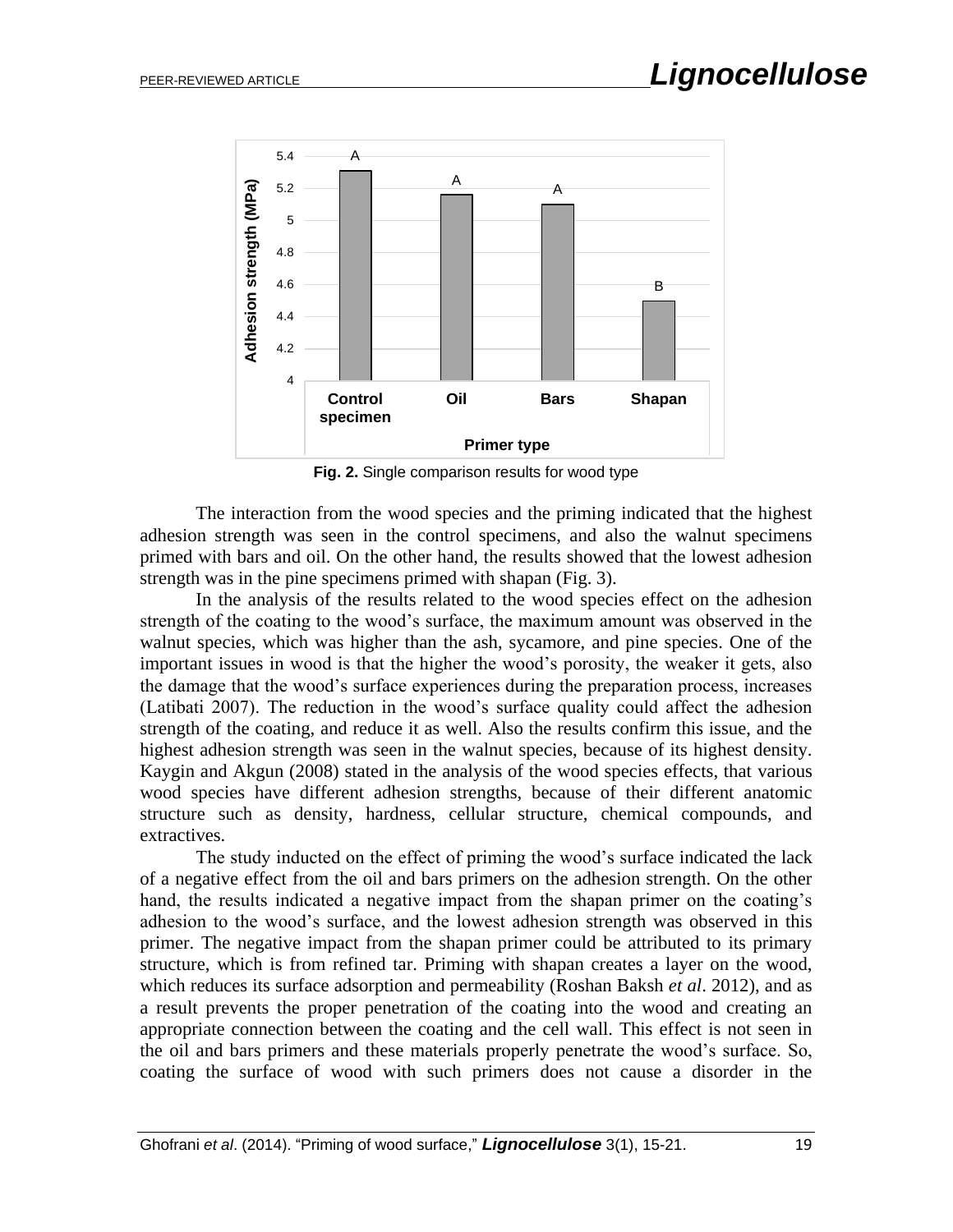penetration of the coating inside the surface (Roshan Baksh *et al*. 2012), which is because of the structure of these materials (Table 1).



**Fig. 3.** Total comparison results for wood type and primer interaction

# **CONCLUSIONS**

- 1. The results from the conducted study indicated that the oil and bars primers are the best primers to change the color of the wood to the ideal color in wooden furniture, which is because they have no negative impact on the coating's adhesion strength on the wooden surface.
- 2. Results showed that the shapan primer, which is used as a common primer in the wooden furniture industry and art to create the ideal color on the wood's surface, significantly reduces the coating's adhesion to the wood's surface; therefore is not recommended for this purpose.
- 3. To use the appropriate primer while coating the wooden surface, in addition to the beauty of the products, the negative impact from the primer must be prevented. The selection of a suitable primer is important to increase the durability and performance of the product, by increasing the adhesion strength during operation and usage period of that production.